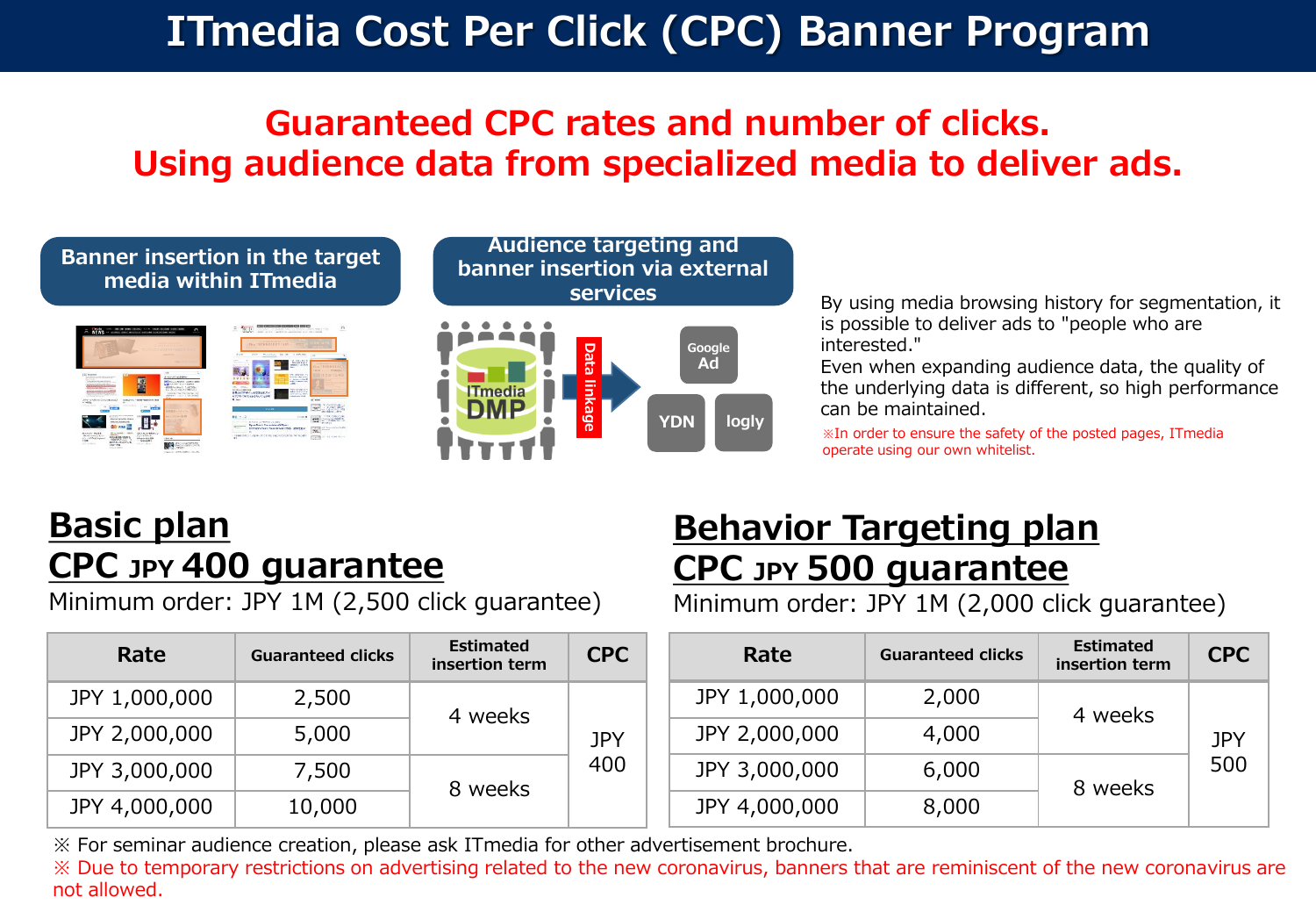# **Program Details / Implementation Conditions**

#### ■ **Media**

ITmedia TOP, ITmedia NEWS, ITmedia Business Online, ITmedia Enterprise, ITmedia Executive, ITmedia Marketing, @IT, TechTarget Japan, Keyman's Net, TechFactory, MONOist, EE Times Japan, EDN Japan, Smart Japan and BUILT

Ads will be displayed to the above media visitors and their similar users. (via Google Display Network, Yahoo Display Network and logly)

With the Behavioral Targeting Plan, ads will only be displayed to users who meet the behavioral history targeting criteria specified by client in the media listed above.

#### ■ About where to post

- It will be decided at the discretion of ITmedia.
- Advertisements may not appear in all of the media listed above.
- We do not accept publication only in media within ITmedia. In order to ensure the safety of the posted pages, we operate using our own whitelist.

### ■ Targeting segments

- In principle, behavior targeting is used. A minimum of approximately 100,000 Unique Browsers that match the criteria is required.
- Attribute targeting cannot be supported.

#### **Examples of targeting segments**

- Users who read the articles related to "measures for information leak"

- Users who read the articles related to "AI"
- Users who read the articles related to "general affairs / human resources"

#### ■ Insertion term

- The insertion term for completion is a rough estimate. (Depending on the conditions and circumstances, the campaign may be completed in a shorter period or in more than two months.)
- **This product guarantees CPC and clicks, but does not guarantee the insertion term.**

### ■ **Report**

- The reports include "impressions", "clicks" and "CTR" for each material.
- The number of clicks will be measured by ITmedia ad server and reported by the ad network as official figures, and only the total number will be reported.
- Please contact ITmedia sales representative for the progress of the number of clicks during the term.。
- Screenshots of banner inserting will not be submitted.

### ■ Other precautions

- Please finalize your targeting conditions and submit banner materials at least 5 business days prior to the insertion start.
- This program may not be available depending on the products / services.
- Please note that this program may be difficult to offer depending on available banner inventories. Please be sure to inquire ITmedia before ordering.
- Once the guaranteed number of clicks has been completed, IT Media will stop running the ads at any timing.
- If your materials do not pass the review by the external service, ITmedia may not be able to implement this program even after placing the order.。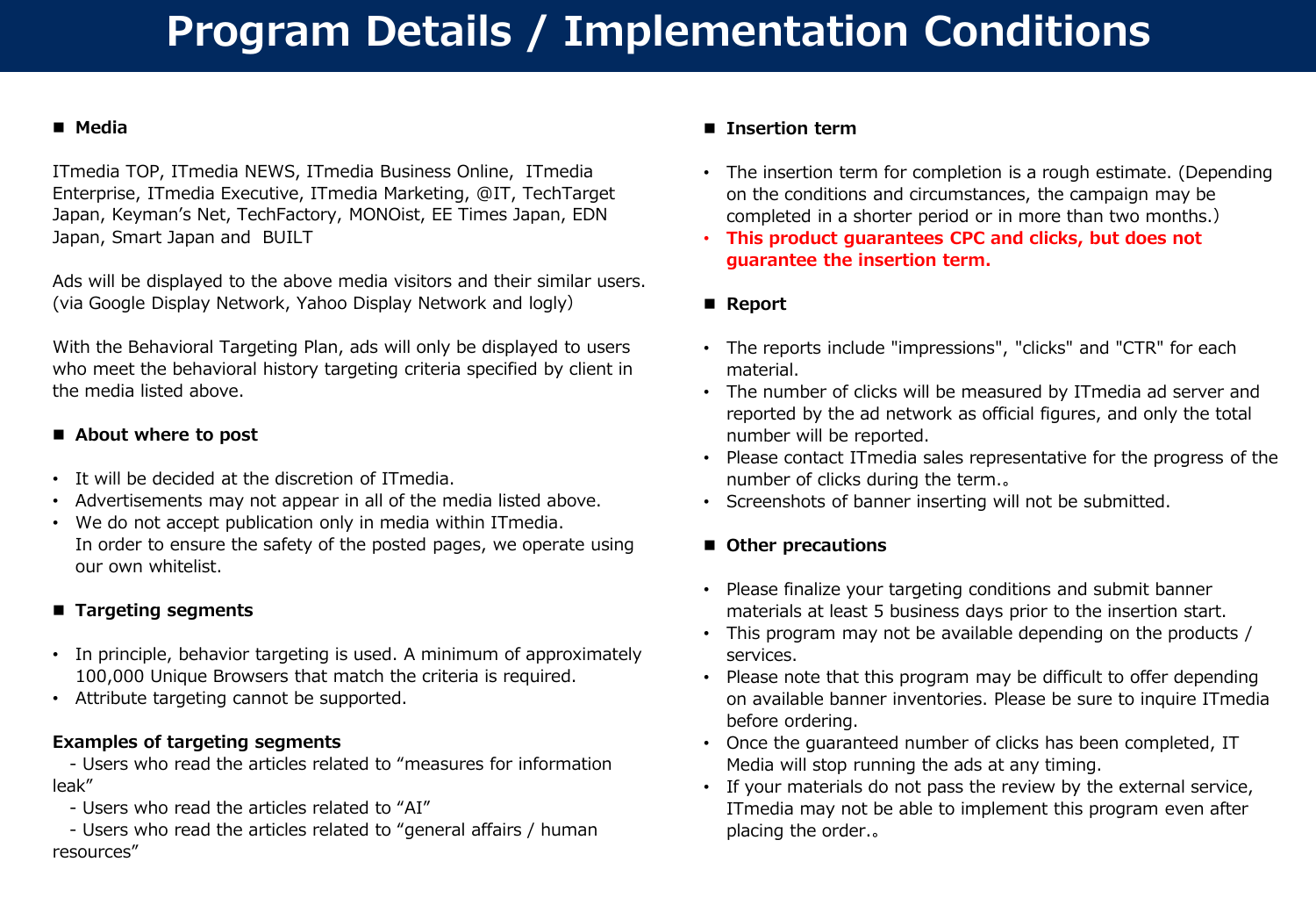# **Banner Specifications and Precautions**

#### ■ Banner material specifications

| <b>Banner</b>                  | Banner size (Wide x Hight) | File size   | File format |
|--------------------------------|----------------------------|-------------|-------------|
| $\star$ Mandatory<br>Rectangle | 300 x 250 pix.             |             |             |
| Billboard ★ Mandatory          | 970 x 250 pix.             |             |             |
| Superbanner                    | 728 x 90 pix.              | Up to 150KB | Gif / jpg   |
| W Superbanner                  | 728 x 180 pix.             |             |             |
| W Rectangle                    | 300 x 600 pix.             |             |             |
| In-lead (still image)          | 640 x 300 pix              |             |             |

#### **About banner materials**

- The material (including the URL of the landing page) must be prepared in the requested size above.
- Up to 3 materials on each banner can be inserted at the same time.
- Animated gifs cannot be posted under this plan.
- Banner materials require frame borders that serve as a boundary to editorial contents.
- Only single-byte alphanumeric characters and \_ (single-byte underscore) can be used for banner file names. (Within 20 characters) Double-byte characters and symbols such as kanji, hiragana, katakana and @ cannot be used in file names.
- Please be sure to use lowercase letters for file extensions.
- It is not possible for companies other than Olympic and Paralympic related sponsors to post or distribute advertisements related to or reminiscent of the Olympic and Paralympic Games.
- Due to temporary restrictions on advertising related to the new coronavirus, banners that are reminiscent of the new coronavirus are not allowed.

#### **About link URLs**

- URLs with parameters can be posted.
- URLs that are redirected, such as shortened URLs, cannot be posted.
- Only http/https protocols can be used for the link URLs; ftp and other protocols cannot be used.

#### **Other**

- Simultaneous insertion of third-party tags and tags for measurement are not available.
- Alt text cannot be specified.
- If you use a URL that is encoded in Japanese, it may not be displayed as intended depending on the environment of users' browsers.
- Due to browser specifications (limitations on the number of characters in the script) and other factors, it may not work as expected.
- Depending on the user's environment settings, it may not be possible to display as expected.